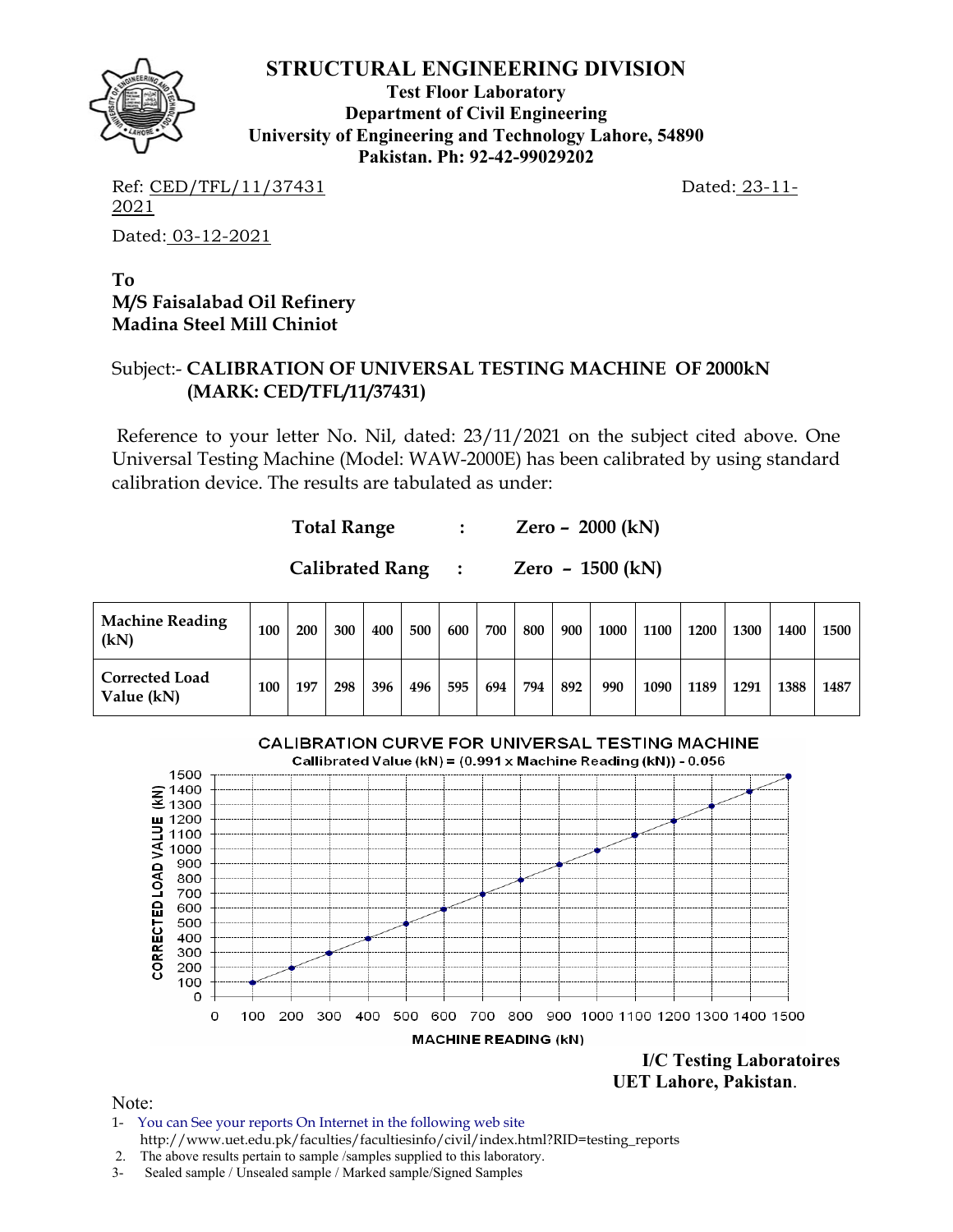

#### **Test Floor Laboratory Department of Civil Engineering University of Engineering and Technology Lahore, 54890 Pakistan. Ph: 92-42-99029202**

To, CRE TPBC Panjbnad Barrage Newly Included Buildings of Panjnad Barrage

| Reference # CED/TFL 37451 (Engr. Amina Rajput)            | Dated: 02-12-2021 |
|-----------------------------------------------------------|-------------------|
| Reference of the request letter # TPBC/CRE/2021/TECH/1601 | Dated: 01-12-2021 |

## **Tension Test Report** (Page -1/1)

Date of Test 03-12-2021 Gauge length 8 inches

Description Deformed Steel Bar Tensile and Bend Test as per ASTM-A615

| Sr. No.        | Weight                                        |                          | Diameter/<br><b>Size</b> |         | Area<br>$(in^2)$         | <b>Yield load</b> | <b>Breaking</b><br>Load |                                                                  | <b>Yield Stress</b><br>(psi) |         | <b>Ultimate Stress</b><br>(psi) | Elongation | % Elongation | Remarks |
|----------------|-----------------------------------------------|--------------------------|--------------------------|---------|--------------------------|-------------------|-------------------------|------------------------------------------------------------------|------------------------------|---------|---------------------------------|------------|--------------|---------|
|                | $\frac{2}{10}$                                | Nominal<br>$(\#)$        | <b>Actual</b><br>(inch)  | Nominal | Actual                   | (kg)              | (kg)                    | Nominal                                                          | <b>Actual</b>                | Nominal | <b>Actual</b>                   | (inch)     |              |         |
| 1              | 0.383                                         | $\mathbf{3}$             | 0.379                    | 0.11    | 0.113                    | 4000              | 5100                    | 80200                                                            | 78290                        | 102200  | 99900                           | 1.10       | 13.8         |         |
| $\mathbf{2}$   | 0.390                                         | $\mathbf{3}$             | 0.382                    | 0.11    | 0.115                    | 4100              | 5200                    | 82200                                                            | 78860                        | 104200  | 100100                          | 1.10       | 13.8         |         |
|                |                                               |                          |                          |         |                          |                   |                         |                                                                  |                              |         |                                 |            | -            |         |
| $\overline{a}$ |                                               | -                        |                          |         | $\blacksquare$           |                   |                         |                                                                  |                              |         |                                 |            | -            |         |
| $\overline{a}$ |                                               | $\overline{\phantom{0}}$ | $\blacksquare$           |         | $\overline{\phantom{a}}$ |                   |                         |                                                                  |                              |         | $\overline{\phantom{0}}$        | ۰          | -            |         |
|                | -                                             | $\overline{\phantom{0}}$ |                          |         | $\overline{a}$           |                   |                         |                                                                  |                              |         |                                 |            | -            |         |
|                |                                               |                          |                          |         |                          |                   |                         | Note: only two samples for tensile and one samples for bend test |                              |         |                                 |            |              |         |
|                |                                               |                          |                          |         |                          |                   |                         |                                                                  |                              |         |                                 |            |              |         |
|                |                                               |                          |                          |         |                          |                   | <b>Bend Test</b>        |                                                                  |                              |         |                                 |            |              |         |
|                | #3 Bar Bend Test Through 180° is Satisfactory |                          |                          |         |                          |                   |                         |                                                                  |                              |         |                                 |            |              |         |
|                |                                               |                          |                          |         |                          |                   |                         |                                                                  |                              |         |                                 |            |              |         |
|                |                                               |                          |                          |         |                          |                   |                         |                                                                  |                              |         |                                 |            |              |         |

#### **I/C Testing Laboratoires UET Lahore, Pakistan**.

Note:

1- You can See your reports On Internet in the following web site http://www.uet.edu.pk/faculties/facultiesinfo/civil/index.html?RID=testing\_reports

2. The above results pertain to sample /samples supplied to this laboratory.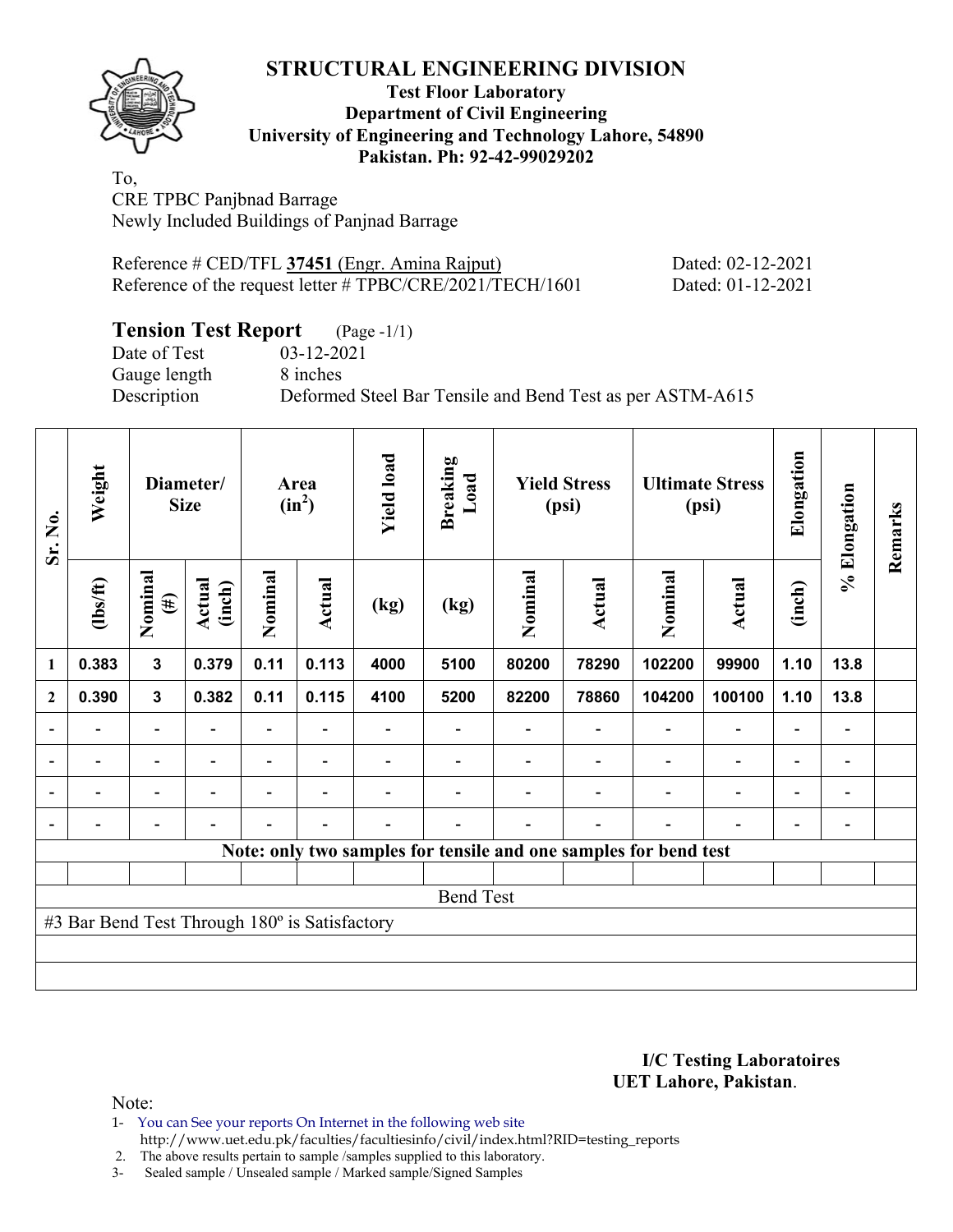

#### **Test Floor Laboratory Department of Civil Engineering University of Engineering and Technology Lahore, 54890 Pakistan. Ph: 92-42-99029202**

To, M/S Building Standards Lahore (Construction of Residential Building in Gulberg, Lahore)

Reference # CED/TFL **37452** (Engr. Amina Rajput) Dated: 02-12-2021 Reference of the request letter # GT/LTR/211202-132 Dated: 02-12-2021

# **Tension Test Report** (Page -1/1)

Gauge length 8 inches

Date of Test 03-12-2021 Description Deformed Steel Bar Tensile Test as per ASTM-A615

| Sr. No.                  | Weight                   | Diameter/<br><b>Size</b>    |                          |                          | Area<br>$(in^2)$         | <b>Yield load</b> | <b>Breaking</b><br>Load |                                           | <b>Yield Stress</b><br>(psi) |                          | <b>Ultimate Stress</b><br>(psi) | Elongation               | % Elongation                 | Remarks |
|--------------------------|--------------------------|-----------------------------|--------------------------|--------------------------|--------------------------|-------------------|-------------------------|-------------------------------------------|------------------------------|--------------------------|---------------------------------|--------------------------|------------------------------|---------|
|                          | $\frac{2}{10}$           | Nominal<br>Actual<br>$(\#)$ |                          | Nominal<br>(inch)        |                          | (kg)              | (kg)                    | Nominal                                   | Actual                       | Nominal                  | Actual                          | (inch)                   |                              |         |
| $\mathbf{1}$             | 0.387                    | $\mathbf{3}$                | 0.381                    | 0.11                     | 0.114                    | 3600              | 4700                    | 72200                                     | 69760                        | 94200                    | 91100                           | 1.20                     | 15.0                         |         |
| $\mathbf{2}$             | 0.368                    | $\mathbf{3}$                | 0.371                    | 0.11                     | 0.108                    | 3700              | 4800                    | 74200                                     | 75430                        | 96200                    | 97900                           | 0.90                     | 11.3                         |         |
| 3                        | 0.397                    | 3                           | 0.386                    | 0.11                     | 0.117                    | 3900              | 5000                    | 78200                                     | 73610                        | 100200                   | 94400                           | 1.10                     | 13.8                         |         |
| $\overline{a}$           | $\overline{\phantom{0}}$ | $\overline{\phantom{a}}$    | $\overline{\phantom{0}}$ | $\overline{\phantom{0}}$ | $\overline{\phantom{a}}$ |                   | -                       |                                           | $\overline{\phantom{a}}$     | $\overline{\phantom{a}}$ | -                               | $\overline{\phantom{a}}$ | $\blacksquare$               |         |
| $\overline{\phantom{a}}$ | -                        | $\overline{a}$              | ۰                        | $\overline{\phantom{0}}$ | $\blacksquare$           | -                 |                         |                                           | $\blacksquare$               | $\overline{\phantom{a}}$ | $\overline{a}$                  | $\overline{\phantom{a}}$ | $\overline{\phantom{0}}$     |         |
| $\blacksquare$           |                          | -                           |                          |                          |                          |                   |                         |                                           |                              |                          | -                               | -                        | $\qquad \qquad \blacksquare$ |         |
|                          |                          |                             |                          |                          |                          |                   |                         | Note: only three samples for tensile test |                              |                          |                                 |                          |                              |         |
|                          |                          |                             |                          |                          |                          |                   |                         |                                           |                              |                          |                                 |                          |                              |         |
|                          |                          |                             |                          |                          |                          |                   | <b>Bend Test</b>        |                                           |                              |                          |                                 |                          |                              |         |
|                          |                          |                             |                          |                          |                          |                   |                         |                                           |                              |                          |                                 |                          |                              |         |
|                          |                          |                             |                          |                          |                          |                   |                         |                                           |                              |                          |                                 |                          |                              |         |
|                          |                          |                             |                          |                          |                          |                   |                         |                                           |                              |                          |                                 |                          |                              |         |

**I/C Testing Laboratoires UET Lahore, Pakistan**.

Note:

1- You can See your reports On Internet in the following web site http://www.uet.edu.pk/faculties/facultiesinfo/civil/index.html?RID=testing\_reports

2. The above results pertain to sample /samples supplied to this laboratory.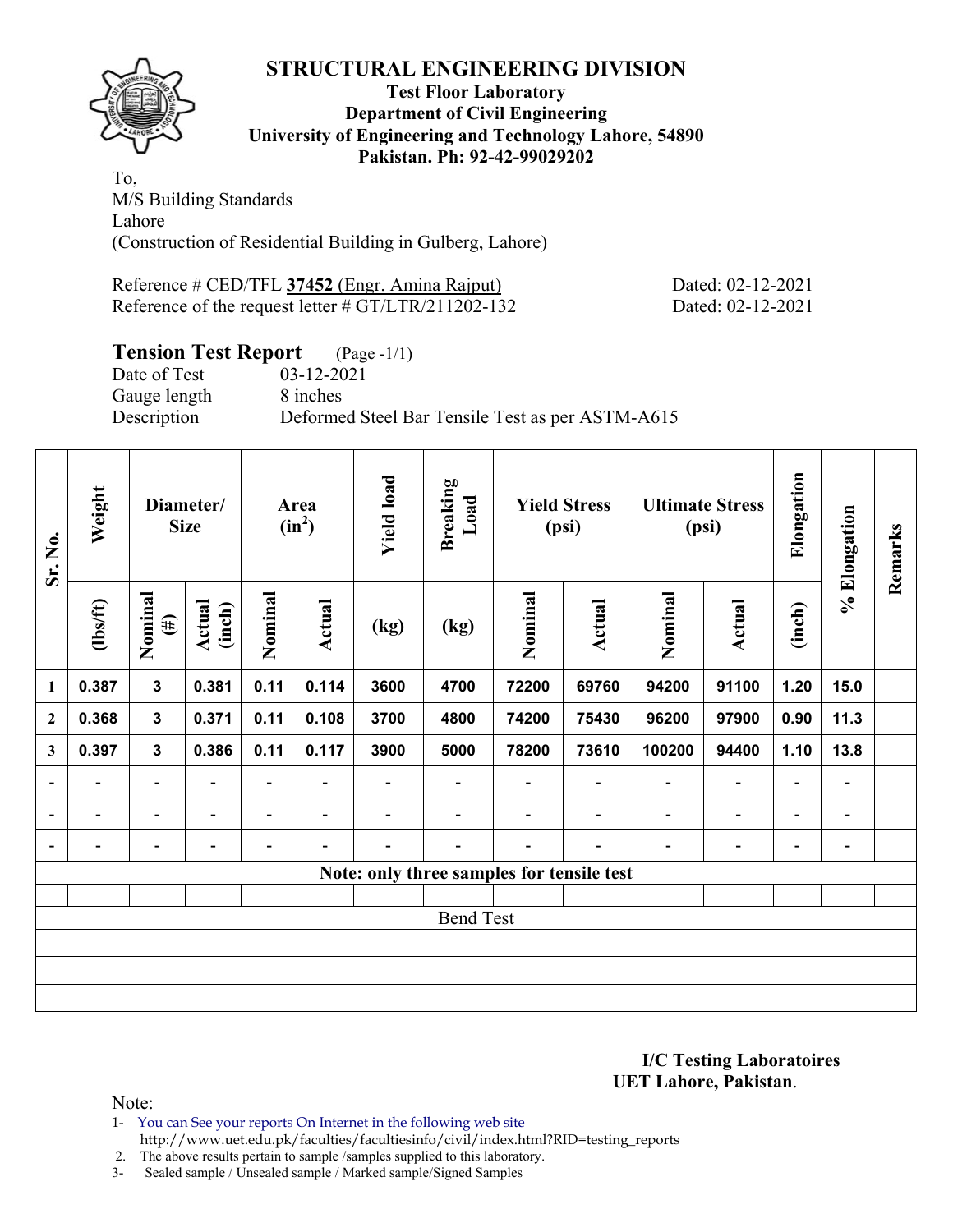

#### **Test Floor Laboratory Department of Civil Engineering University of Engineering and Technology Lahore, 54890 Pakistan. Ph: 92-42-99029202**

To,

Assistant Project Coordinator

Al – Hussain Trsders – Al Khurram Associates (Jv)

Dismantling of Existing 4x37 MVAR Reactor and Civil Works Assembly, Erection, Testing & Commission of 4 x 37 MVAR Sunt Reactor with 500kV Circuit Breakers at 500 kV Grid Station Rawat.

| Reference # CED/TFL 37453 (Engr. Amina Rajput)                    | Dated: 02-12-2021 |
|-------------------------------------------------------------------|-------------------|
| Reference of the request letter $\#$ AHT-AKA/JV/PD-ISD-04/5071-73 | Dated: 02-12-2021 |

## **Tension Test Report** (Page -1/1)

Date of Test 03-12-2021 Gauge length 8 inches

Description Deformed Steel Bar Tensile and Bend Test as per ASTM-A615

| Sr. No.      | Weight                                        | Diameter/<br><b>Size</b> |                  |         | Area<br>$(in^2)$         | <b>Yield load</b> | <b>Breaking</b><br>Load                                          |         | <b>Yield Stress</b><br>(psi) |         | <b>Ultimate Stress</b><br>(psi) | Elongation               | % Elongation             | Remarks                |
|--------------|-----------------------------------------------|--------------------------|------------------|---------|--------------------------|-------------------|------------------------------------------------------------------|---------|------------------------------|---------|---------------------------------|--------------------------|--------------------------|------------------------|
|              | $\frac{2}{10}$                                | Nominal<br>$(\#)$        | Actual<br>(inch) | Nominal | Actual                   | (kg)              | (kg)                                                             | Nominal | <b>Actual</b>                | Nominal | <b>Actual</b>                   | (inch)                   |                          |                        |
| 1            | 0.387                                         | $\mathbf{3}$             | 0.380            | 0.11    | 0.114                    | 3400              | 5300                                                             | 68200   | 65930                        | 106200  | 102800                          | 1.00                     | $12.5$                   |                        |
| $\mathbf{2}$ | 0.384                                         | $\mathbf{3}$             | 0.379            | 0.11    | 0.113                    | 3200              | 4900                                                             | 64200   | 62540                        | 98200   | 95800                           | 1.10                     | 13.8                     | Kohsar<br><b>Steel</b> |
|              |                                               | $\overline{\phantom{0}}$ |                  | ٠       |                          |                   |                                                                  |         |                              |         | ÷                               |                          |                          |                        |
|              |                                               | -                        |                  | -       | $\overline{\phantom{0}}$ |                   |                                                                  |         |                              |         | $\blacksquare$                  | $\overline{\phantom{0}}$ | $\overline{\phantom{0}}$ |                        |
|              |                                               | $\overline{\phantom{0}}$ |                  | -       |                          |                   |                                                                  |         |                              |         | $\overline{\phantom{0}}$        |                          | -                        |                        |
|              |                                               |                          |                  |         |                          |                   |                                                                  |         |                              |         |                                 |                          |                          |                        |
|              |                                               |                          |                  |         |                          |                   | Note: only two samples for tensile and one samples for bend test |         |                              |         |                                 |                          |                          |                        |
|              |                                               |                          |                  |         |                          |                   |                                                                  |         |                              |         |                                 |                          |                          |                        |
|              |                                               |                          |                  |         |                          |                   | <b>Bend Test</b>                                                 |         |                              |         |                                 |                          |                          |                        |
|              | #3 Bar Bend Test Through 180° is Satisfactory |                          |                  |         |                          |                   |                                                                  |         |                              |         |                                 |                          |                          |                        |
|              |                                               |                          |                  |         |                          |                   |                                                                  |         |                              |         |                                 |                          |                          |                        |
|              |                                               |                          |                  |         |                          |                   |                                                                  |         |                              |         |                                 |                          |                          |                        |

**I/C Testing Laboratoires UET Lahore, Pakistan**.

Note:

- 1- You can See your reports On Internet in the following web site http://www.uet.edu.pk/faculties/facultiesinfo/civil/index.html?RID=testing\_reports
- 2. The above results pertain to sample /samples supplied to this laboratory.
- 3- Sealed sample / Unsealed sample / Marked sample/Signed Samples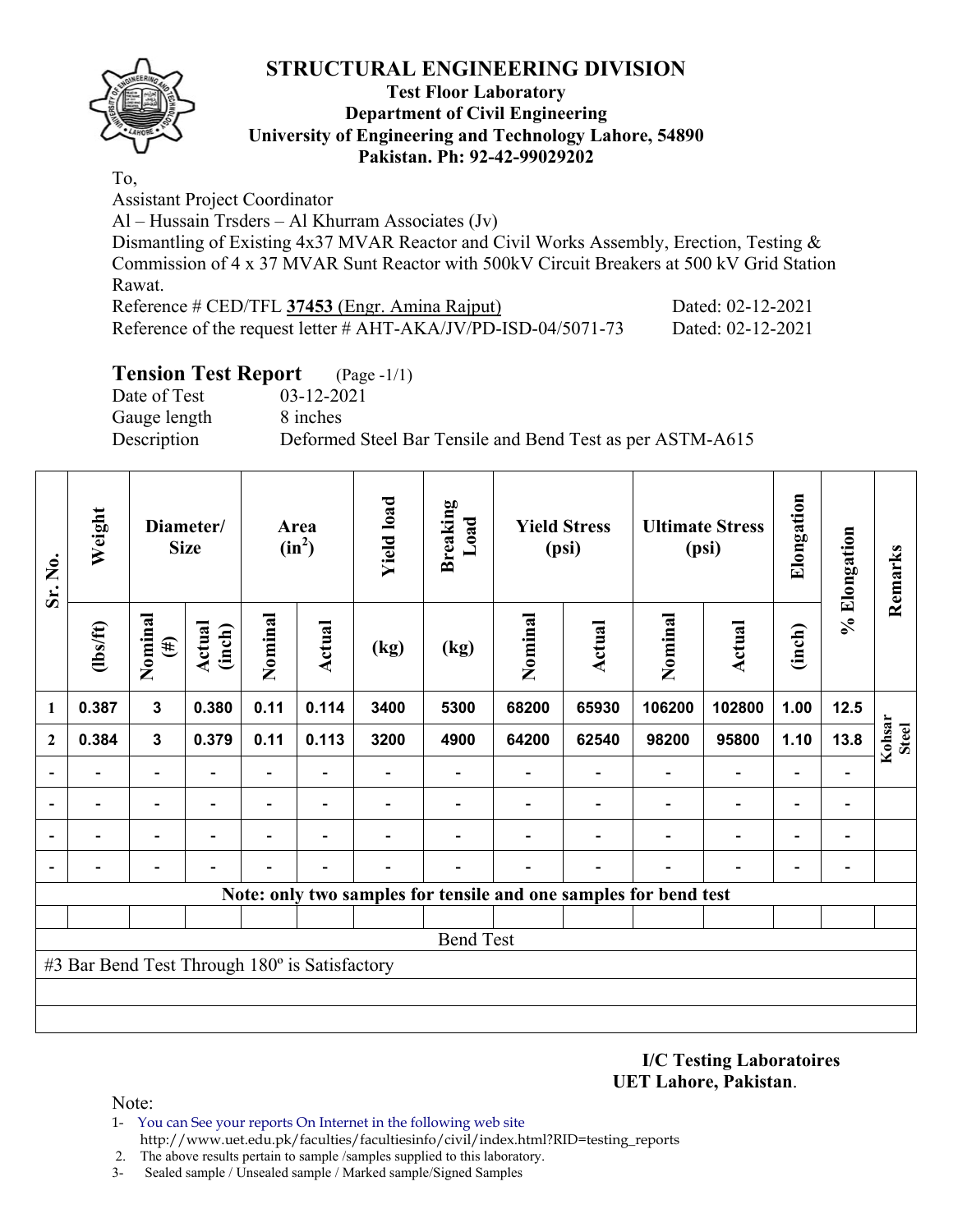

#### **Test Floor Laboratory Department of Civil Engineering University of Engineering and Technology Lahore, 54890 Pakistan. Ph: 92-42-99029202**

To, C.E.O. MH & Brothers Builders & Developers 8 x D Type Flats at Lhr Cantt

Reference # CED/TFL **37455** (Engr. Amina Rajput) Dated: 02-12-2021 Reference of the request letter # MH/10/02/Org Dated: 01-12-2021

# **Tension Test Report** (Page -1/1)<br>Date of Test 03-12-2021

Date of Test Gauge length 8 inches

Description Deformed Steel Bar Tensile Test as per ASTM-A615

| Sr. No.                  | Weight                   |                          | Diameter/<br><b>Size</b><br>(inch) | Area<br>$(in^2)$         |                          | <b>Yield load</b> | <b>Breaking</b><br>Load |                                         | <b>Yield Stress</b><br>(psi) |                          | <b>Ultimate Stress</b><br>(psi) | Elongation                   | % Elongation             | Grade |
|--------------------------|--------------------------|--------------------------|------------------------------------|--------------------------|--------------------------|-------------------|-------------------------|-----------------------------------------|------------------------------|--------------------------|---------------------------------|------------------------------|--------------------------|-------|
|                          | $\frac{1}{10}$           | Nominal                  | Actual                             | Nominal                  | Actual                   | (kg)              | (kg)                    | Nominal                                 | Actual                       | Nominal                  | Actual                          | (inch)                       |                          |       |
| 1                        | 0.367                    | 3/8                      | 0.371                              | 0.11                     | 0.108                    | 3600              | 5500                    | 72200                                   | 73490                        | 110200                   | 112300                          | 1.20                         | 15.0                     | 60    |
| $\overline{2}$           | 0.374                    | 3/8                      | 0.374                              | 0.11                     | 0.110                    | 3000              | 4500                    | 60200                                   | 60120                        | 90200                    | 90200                           | 1.40                         | 17.5                     | 40    |
| $\overline{\phantom{a}}$ | $\overline{\phantom{0}}$ | $\overline{\phantom{a}}$ |                                    | $\overline{\phantom{a}}$ | $\overline{\phantom{0}}$ |                   |                         |                                         | $\overline{\phantom{a}}$     | ۰                        | $\blacksquare$                  | $\overline{\phantom{0}}$     | $\overline{a}$           |       |
| $\overline{\phantom{a}}$ | $\overline{\phantom{0}}$ | $\overline{\phantom{a}}$ | $\blacksquare$                     | $\overline{\phantom{a}}$ | $\overline{\phantom{a}}$ | -                 |                         |                                         | $\overline{\phantom{a}}$     | $\overline{\phantom{0}}$ | $\blacksquare$                  | $\qquad \qquad \blacksquare$ | $\overline{\phantom{a}}$ |       |
| $\overline{\phantom{a}}$ |                          |                          |                                    |                          |                          |                   |                         |                                         |                              |                          |                                 | $\overline{\phantom{0}}$     | $\overline{\phantom{0}}$ |       |
| $\overline{\phantom{a}}$ |                          | -                        |                                    |                          |                          |                   |                         |                                         |                              |                          | $\overline{\phantom{0}}$        | $\overline{\phantom{0}}$     | -                        |       |
|                          |                          |                          |                                    |                          |                          |                   |                         | Note: only two samples for tensile test |                              |                          |                                 |                              |                          |       |
|                          |                          |                          |                                    |                          |                          |                   |                         |                                         |                              |                          |                                 |                              |                          |       |
|                          |                          |                          |                                    |                          |                          |                   | <b>Bend Test</b>        |                                         |                              |                          |                                 |                              |                          |       |
|                          |                          |                          |                                    |                          |                          |                   |                         |                                         |                              |                          |                                 |                              |                          |       |
|                          |                          |                          |                                    |                          |                          |                   |                         |                                         |                              |                          |                                 |                              |                          |       |
|                          |                          |                          |                                    |                          |                          |                   |                         |                                         |                              |                          |                                 |                              |                          |       |

**I/C Testing Laboratoires UET Lahore, Pakistan**.

Note:

1- You can See your reports On Internet in the following web site http://www.uet.edu.pk/faculties/facultiesinfo/civil/index.html?RID=testing\_reports

2. The above results pertain to sample /samples supplied to this laboratory.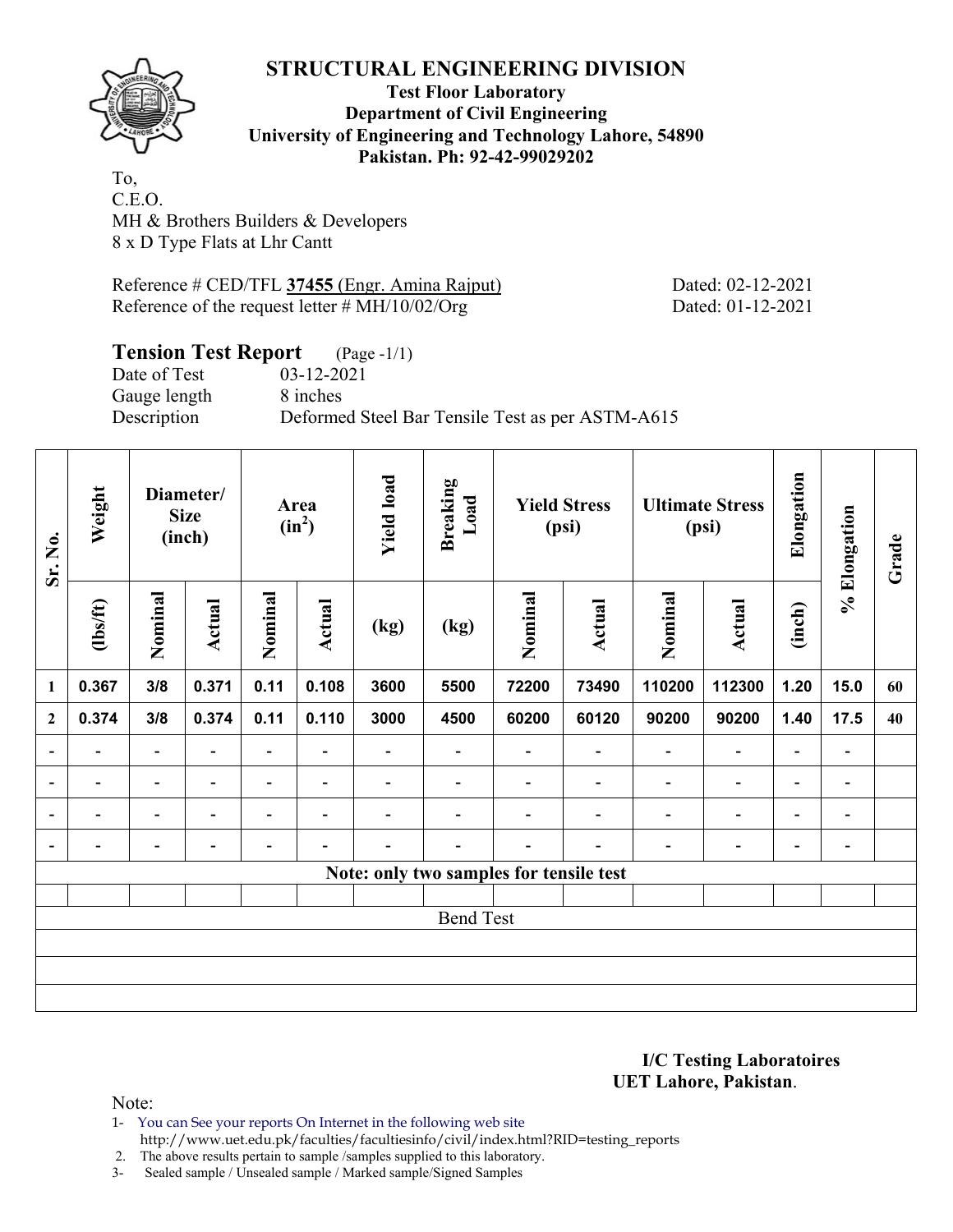

#### **Test Floor Laboratory Department of Civil Engineering University of Engineering and Technology Lahore, 54890 Pakistan. Ph: 92-42-99029202**

To, Deputy Director PHATA Sub Region Okara (Construction of Housing Units 03/05 Marla (Single Bed and Double Bed) in ADS-II Renala Khurd District Okara under Naya Pakistan Housing Program.)

Reference # CED/TFL **37456** (Engr. Amina Rajput) Dated: 02-12-2021 Reference of the request letter # 768 Dated: 30-11-2021

|                |                |                          | <b>Tension Test Report</b>                                                  |                          |                         | $(Page - 1/1)$ |                                                  |         |                                 |                |                          |              |                              |  |
|----------------|----------------|--------------------------|-----------------------------------------------------------------------------|--------------------------|-------------------------|----------------|--------------------------------------------------|---------|---------------------------------|----------------|--------------------------|--------------|------------------------------|--|
|                |                | Date of Test             |                                                                             |                          | 03-12-2021              |                |                                                  |         |                                 |                |                          |              |                              |  |
|                |                | Gauge length             |                                                                             |                          | 8 inches                |                |                                                  |         |                                 |                |                          |              |                              |  |
|                |                | Description              |                                                                             |                          |                         |                | Deformed Steel Bar Tensile Test as per ASTM-A615 |         |                                 |                |                          |              |                              |  |
| Sr. No.        | Weight         |                          | <b>Yield load</b><br>Diameter/<br>Area<br><b>Size</b><br>$(in^2)$<br>(inch) |                          | <b>Breaking</b><br>Load |                | <b>Yield Stress</b><br>(psi)                     |         | <b>Ultimate Stress</b><br>(psi) |                | Elongation               | % Elongation | Remarks                      |  |
|                | $\frac{2}{10}$ | Nominal                  | Actual                                                                      | Nominal                  | Actual                  | (kg)           | (kg)                                             | Nominal | <b>Actual</b>                   | Nominal        | Actual                   | (inch)       |                              |  |
| 1              | 0.377          | 3/8                      | 0.376                                                                       | 0.11                     | 0.111                   | 3900           | 5000                                             | 78200   | 77580                           | 100200         | 99500                    | 0.90         | 11.3                         |  |
| $\mathbf{2}$   | 0.379          | 3/8                      | 0.376                                                                       | 0.11                     | 0.111                   | 3900           | 5300                                             | 78200   | 77230                           | 106200         | 105000                   | 1.00         | 12.5                         |  |
| $\blacksquare$ | ۰              | $\blacksquare$           |                                                                             | $\blacksquare$           |                         | ٠              |                                                  |         |                                 | $\blacksquare$ | $\blacksquare$           |              | $\blacksquare$               |  |
|                |                | $\overline{\phantom{a}}$ | $\overline{\phantom{0}}$                                                    | $\blacksquare$           |                         |                |                                                  |         |                                 |                | $\overline{\phantom{a}}$ |              | $\overline{\phantom{a}}$     |  |
|                |                | $\overline{\phantom{a}}$ |                                                                             | $\overline{\phantom{0}}$ |                         |                |                                                  |         |                                 |                | $\blacksquare$           |              | $\qquad \qquad \blacksquare$ |  |
|                |                | ÷                        |                                                                             |                          |                         |                |                                                  |         |                                 |                | $\overline{a}$           |              |                              |  |
|                |                |                          |                                                                             |                          |                         |                | Note: only two samples for tensile test          |         |                                 |                |                          |              |                              |  |
|                |                |                          |                                                                             |                          |                         |                |                                                  |         |                                 |                |                          |              |                              |  |
|                |                |                          |                                                                             |                          |                         |                | <b>Bend Test</b>                                 |         |                                 |                |                          |              |                              |  |
|                |                |                          |                                                                             |                          |                         |                |                                                  |         |                                 |                |                          |              |                              |  |
|                |                |                          |                                                                             |                          |                         |                |                                                  |         |                                 |                |                          |              |                              |  |
|                |                |                          |                                                                             |                          |                         |                |                                                  |         |                                 |                |                          |              |                              |  |

**I/C Testing Laboratoires UET Lahore, Pakistan**.

Note:

- 1- You can See your reports On Internet in the following web site http://www.uet.edu.pk/faculties/facultiesinfo/civil/index.html?RID=testing\_reports
- 2. The above results pertain to sample /samples supplied to this laboratory.
- 3- Sealed sample / Unsealed sample / Marked sample/Signed Samples